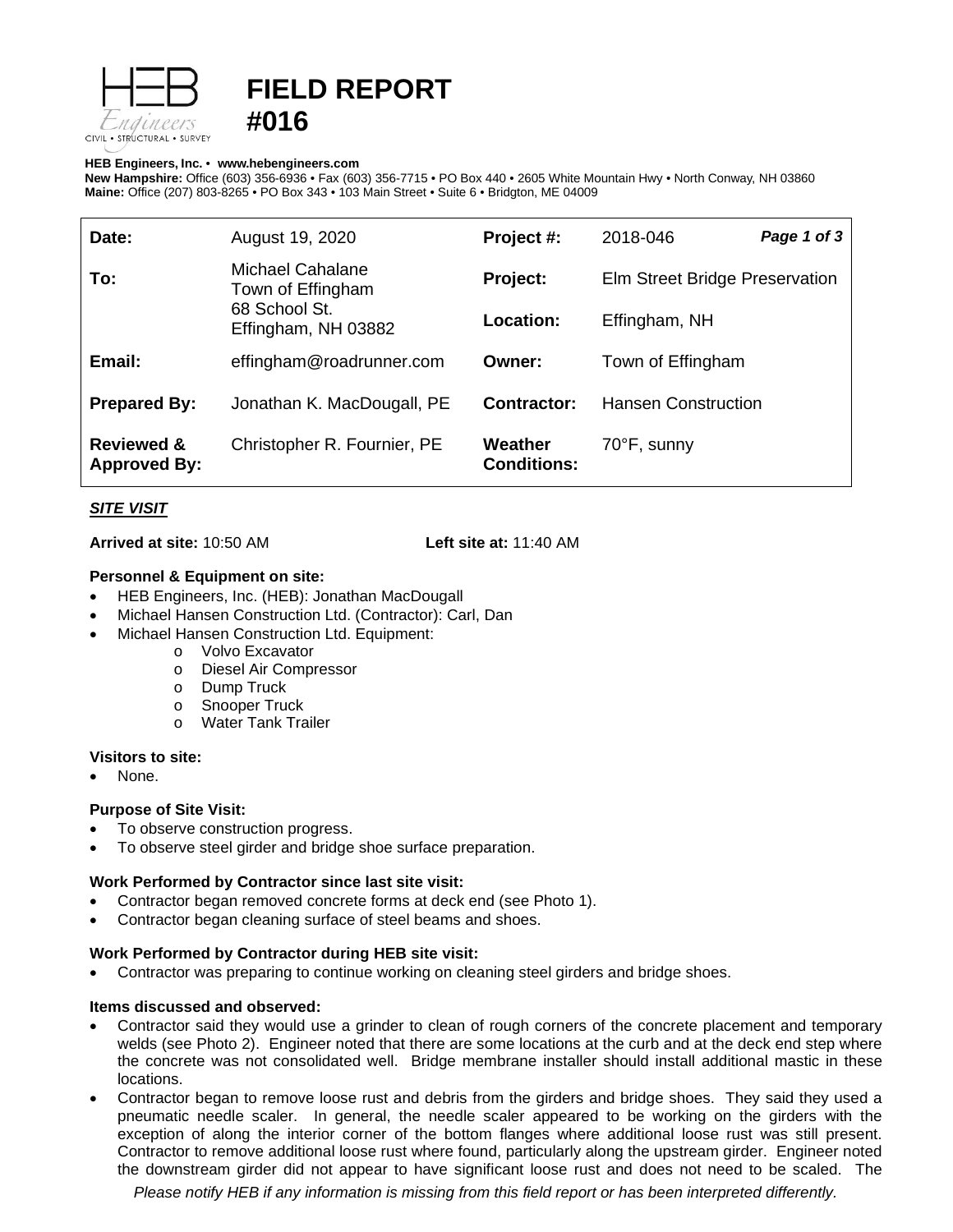second girder from downstream on the upstream side of the flange had further loose rust than anticipated. Contractor to scale and additional 6 feet in this location. The bridge shoes still had significant loose rust and must be further scaled.

- Contractor will cut off deck drainage pipes flush with deck and leave about 6 inches long passed the top of the bearing seat to direct water away from abutment.
- Containment for the rust removal did not appear effective. Contractor must use containment to prevent loose rust from entering the water and river bank. Contractor must remove all debris from the river bank and in the water.
- Contractor said they would install the vertical membrane tomorrow (August 18, 2020). Engineer said the membrane must lap over the existing membrane 6 inches.
- Contractor said they did not know what the plans are for repairing the abutment, but were focusing on getting the bridge open as soon as possible.
- Engineer noted the sawcut pavement edge was no longer square and undermined. Contractor to sawcut 6 inches, or as needed to get a clean edge, further back from bridge after backfilling.

# **Work Scheduled:**

- Barrier membrane installation on Friday, August 21, 2020.
- Bridge paving on Monday, August 24, 2020.

# **Outstanding Construction Issues:**

• Install containment to prevent demolition debris from falling in the river (FR #008, July 27, 2020).

# **Next Observation:**

• Wednesday, August 19, 2020.

# **Photos:**

• Taken by JKM August 17, 2020.



Photo 1: Backwall with forms removed.